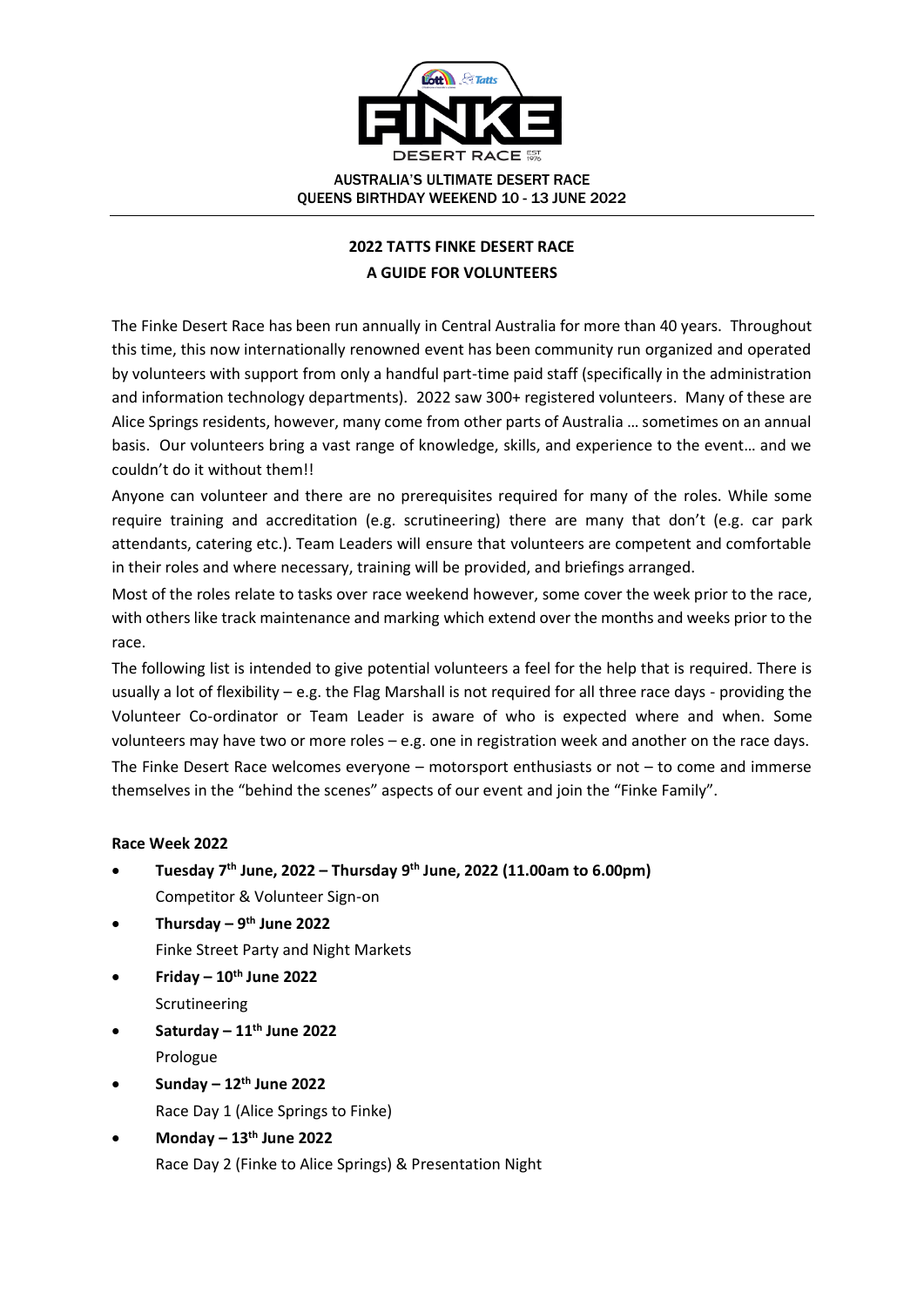### **STREET PARTY**

#### **Thursday – 9 th June 2022**

#### **Finke Street Party and Night Markets (Alice Springs Town Council lawns and Todd Mall)**

Assist with signage, sponsor fencing & drivers/riders signing table

Assist with light tower/scissor lift movements

Assist Site Manager/Event Organisers with any other duties as required

Required for Bump In from 1.00pm – Bump Out at 9.00pm (shifts available).

#### **START/FINISH LINE**

## **Catering (4 volunteers required)**

Friday  $10^{th}$  June, 2022 (3.00pm – 8.00pm)

Saturday  $11^{th}$  June, 2022 (10.00am - 4.00pm)

Sunday 12th June, 2022 (10.00am – 4.00pm)

Monday 13th June, 2022 (10.00am – 4.00pm)

Assist in preparation and cooking of food for the volunteers at the Start / Finish line

Required for Friday evening BBQ, Saturday, Sunday and Monday breakfast, lunch and evening meal (shifts available)

#### **Event Information (CRO) (4 volunteers required)**

Friday  $10^{th}$  June, 2022 (3.00pm – 8.00pm)

Saturday  $11^{th}$  June, 2022 (10.00am - 4.00pm)

Sunday 12th June, 2022 (10.00am – 4.00pm)

Monday 13th June, 2022 (10.00am – 4.00pm)

Assist with enquiries regarding competitor information during the event

Lost property

Sign off competitors with return of transponders

Required: Saturday, Sunday and Monday all day

# **Flag Marshalls (8 volunteers required)**

Saturday 11<sup>th</sup> June, 2022 (all day - shifts available)

Sunday 12th June, 2022 (7.30am – 2.30pm)

Monday 13th June, 2022 (9.30am – 4.30pm)

Wave different coloured flags to communicate and direct competitors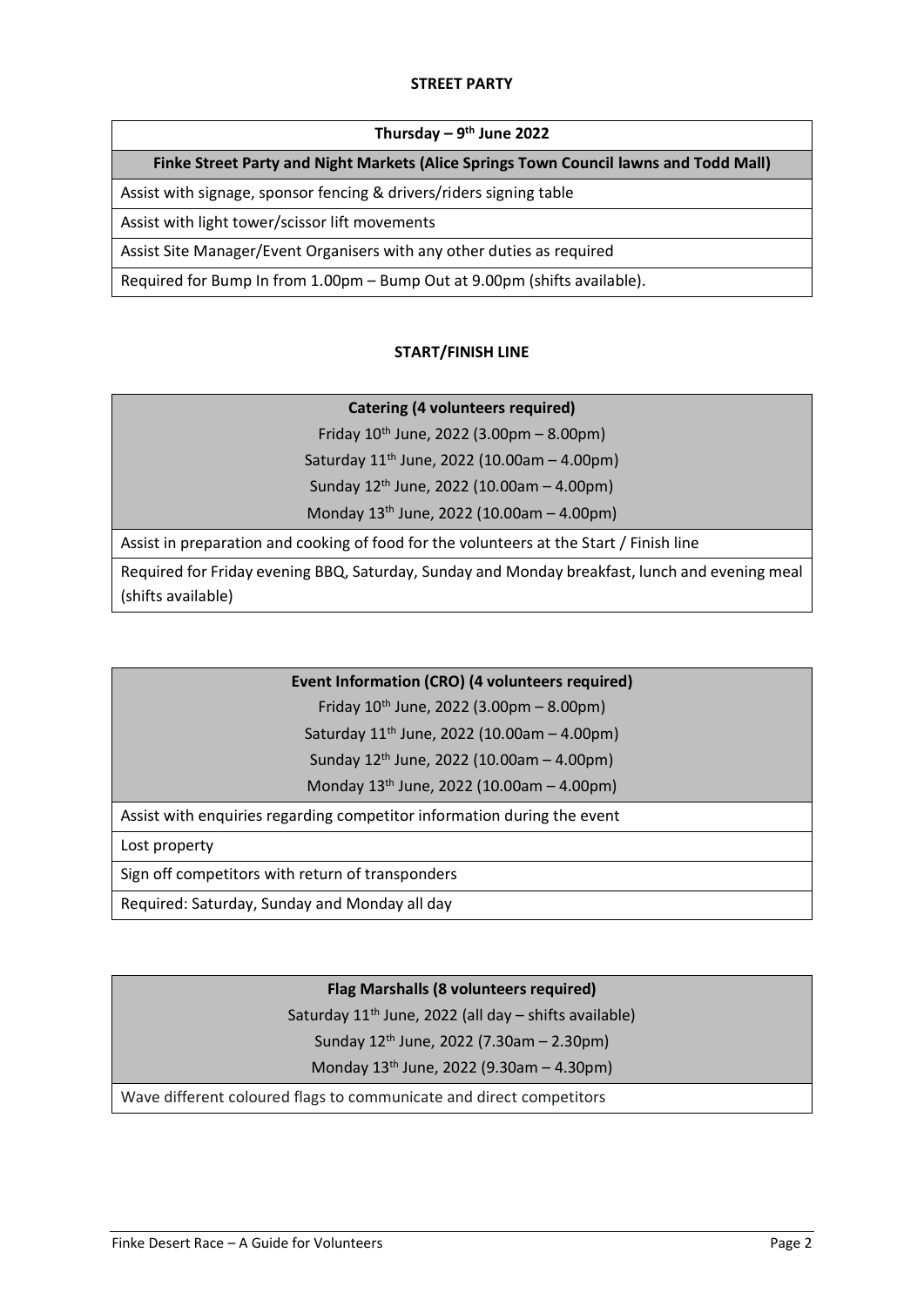#### **Line Up Marshalls (12 volunteers required)**

Saturday  $11<sup>th</sup>$  June, 2022 (all day – shifts available)

Sunday 12th June, 2022 (7.30am – 2.30pm)

Direct car and bike competitors to start line in correct starting order

# **Finish Line Marshalls (12 volunteers required)**

Monday 13th June, 2022 (9.30am – 4.30pm)

Hand out water bottles to finishing competitors

Remove transponders from vehicles and bikes

## **Scorers (4 volunteers required)**

Saturday  $11<sup>th</sup>$  June, 2022 (all day – shifts available) Sunday 12th June, 2022 (7.30am – 2.30pm)

Monday 13th June, 2022 (9.30am – 4.30pm)

Carry out manual scoring for cars and bikes

## **Bar (6 volunteers required)**

Friday  $10^{th}$  June, 2022 (3.00pm – 8.00pm) Saturday 11th June, 2022 (10.00am – 4.00pm) Sunday 12th June, 2022 (10.00am – 4.00pm)

Monday 13th June, 2022 (10.00am – 4.00pm)

RSA essential (proof to be provided) Set up and pack down bar Selling of drinks and money handling

# **Car Parking Attendants (4 volunteers required)**

Friday  $10^{th}$  June, 2022 (3.00pm – 6.00pm)

Direct spectator vehicles into car park

# **Car Scrutineering (30 – 40 volunteers required)**

Wednesday 8th June, 2022 (5.00pm – 9.00pm)

Friday  $10^{th}$  June, 2022 (3.00pm – 9.00pm)

Check vehicles and competitor clothing to meet CAMS specifications and record details

Check all competitor paperwork is correct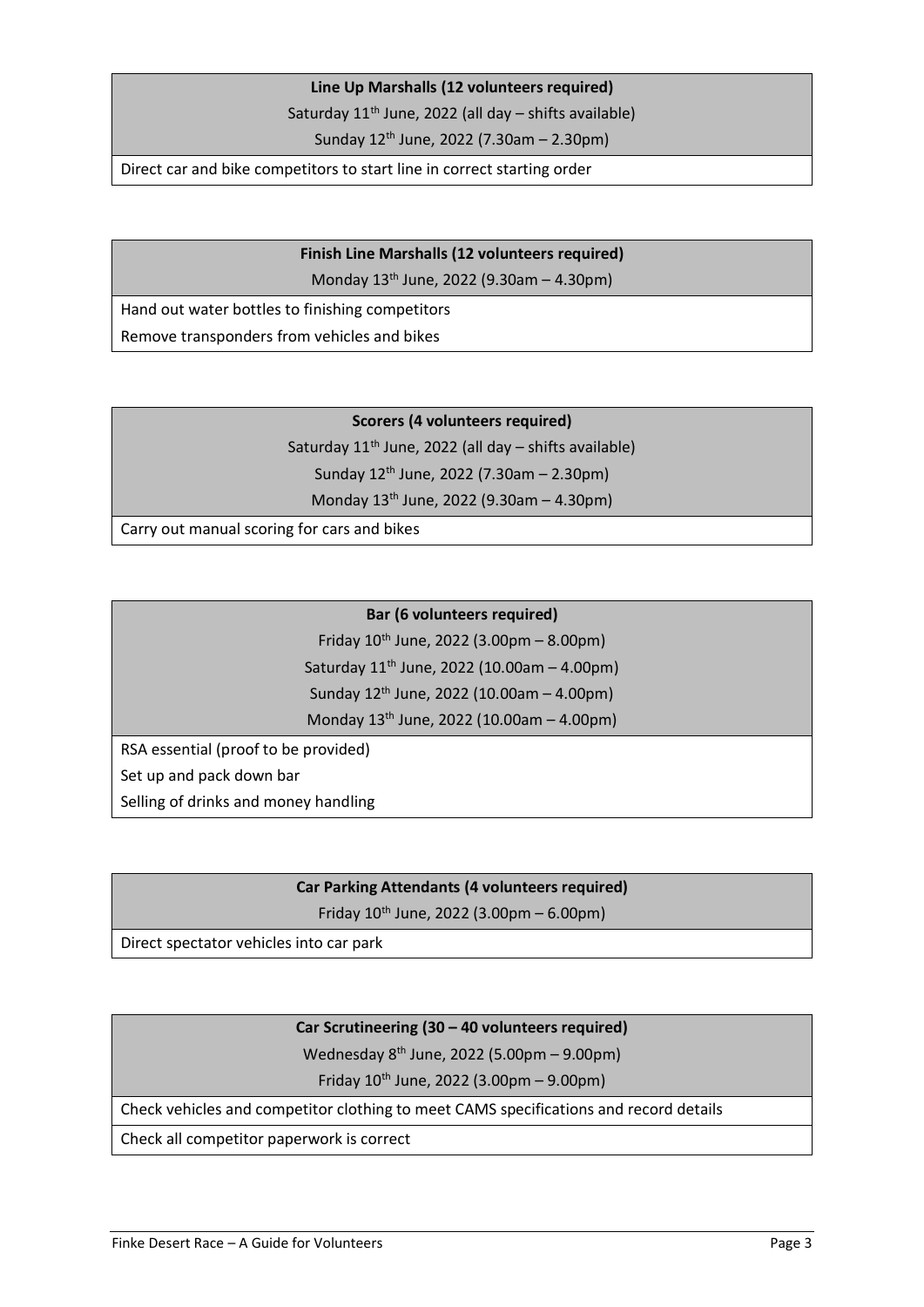## **Bike Scrutineering (40 volunteers required)**

Friday 10th June, 2022 (3.00pm – 9.00pm)

Check bikes and rider clothing

Check rider paperwork is correct

#### **Competitor Registration (8 – 10 volunteers required)**

Tuesday  $7<sup>th</sup>$  June, 2022 (9.00am – 5.30pm)

Wednesday 8th June, 2022 (9.00am – 5.30pm)

Thursday  $9<sup>th</sup>$  June, 2022 (9.00am – 5.30pm)

Register all entrants (Bike and Car competitors) using computer program

Hand out their competitor packs with all necessary information

Sell additional items as required

Training in the software will be conducted immediately before registration opening

# **Volunteer Registration (2 – 3 volunteers required)**

Tuesday  $7<sup>th</sup>$  June, 2022 (9.00am – 5.30pm)

Wednesday 8th June, 2022 (9.00am – 5.30pm)

Thursday  $9<sup>th</sup>$  June, 2022 (9.00am – 5.30pm)

Register volunteers

Hand out volunteer packs

Supply and register volunteer vests to all

# **Set up at Start / Finish line (4 volunteers required)**

Tuesday 7th June, 2022 (9.00am – 5.30pm)

Assist with signage and sponsor fencing

Set up Media centre

Assist with competitor and volunteer registration set up

Assist Site Manager with any other duties as required

#### **Race Control**

Saturday  $11^{th}$  June, 2022 (7.00am – 6.00pm)

Sunday 12th June, 2022 (7.00am – 6.00pm)

Monday 13th June, 2022 (7.00am – 6.00pm)

Assist with various duties in Race Control, CAMS or MA licences may be required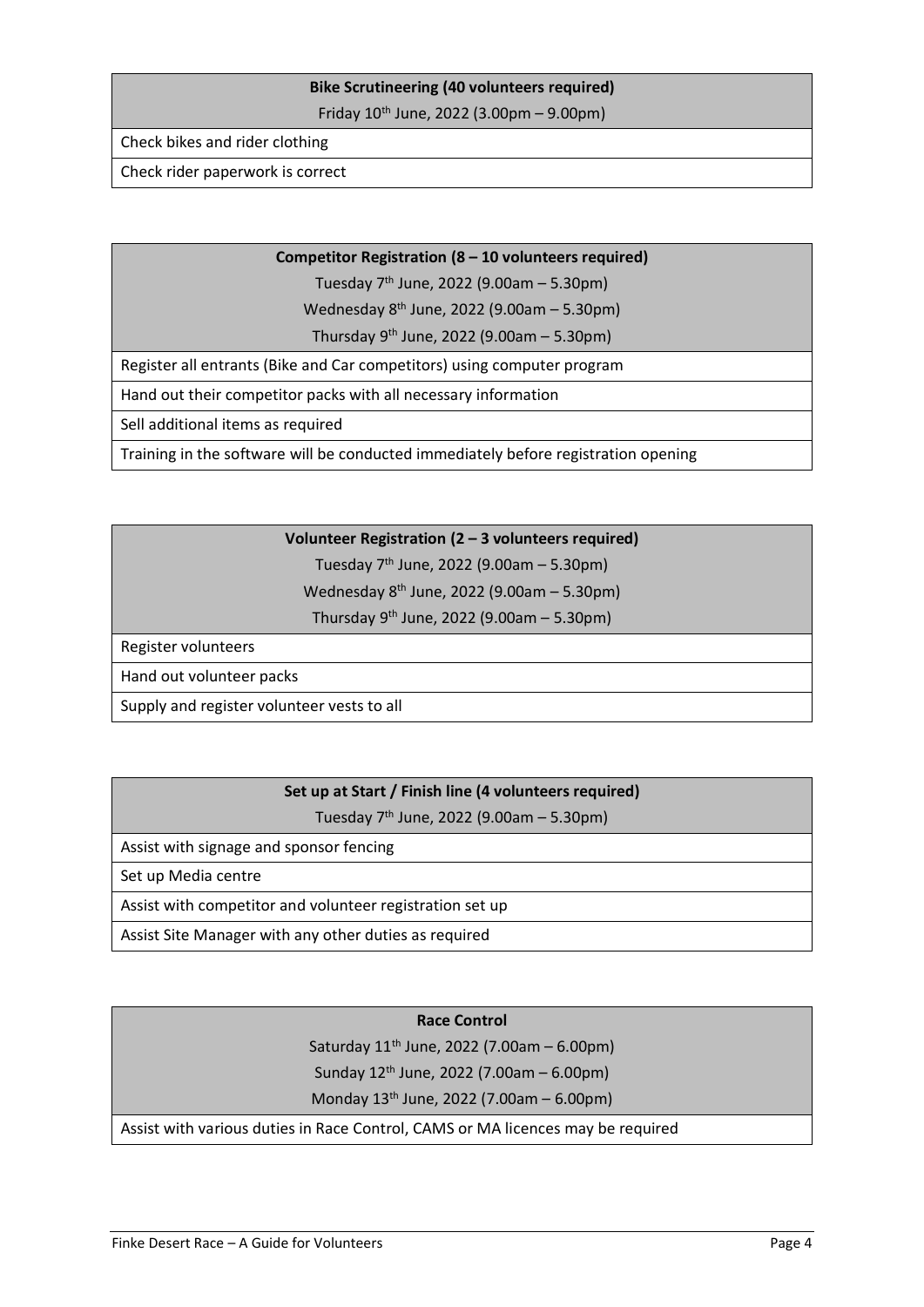#### **Administration Assistant (2 volunteers required)**

2 – 3 weeks prior to the event

Prior to event assist with photocopying

Distribution of programs

Distribution of Sponsors packs

Assist with any other duties as required

# **Finke Checkpoint (20 – 30 volunteers required)**

Friday 10<sup>th</sup> June, 2022 to Monday 13<sup>th</sup> June, 2022

Travel to Finke Friday

Must be available to camp out over weekend

Attend Checkpoint briefing/training prior to event

Empty container and set up checkpoint, phones, computer, printers etc

Set up sponsors signage and area for officials

Open showers and ensure catering arrangements are organised

Meet planes on arrival from Alice Springs with Officials and Media

Mark Start/Finish line with appropriate temporary fencing supplied, ensure flag marshals are in position

Organise water distribution for competitors

Record all competitors through the checkpoint

Work with St John personnel and Sweep vehicles in your location

Line competitors up for start on Monday morning

Pack down checkpoint prior to departure

Fuel vouchers will be supplied

# **Deep Well, Rodinga and Bundooma, Mt Squires Checkpoints (6 volunteers required)** Saturday 11<sup>th</sup> June, 2022 to Monday 13<sup>th</sup> June, 2022

Must be available to camp

Attend Checkpoint briefing/ training prior to event

On arrival set up checkpoint with necessary equipment and signage supplied

During race record all competitor numbers through checkpoint

Communicate by phone, UHF radio or computer any race related incidents

Work with St John personnel and Sweep vehicles in your location

Fuel vouchers will be supplied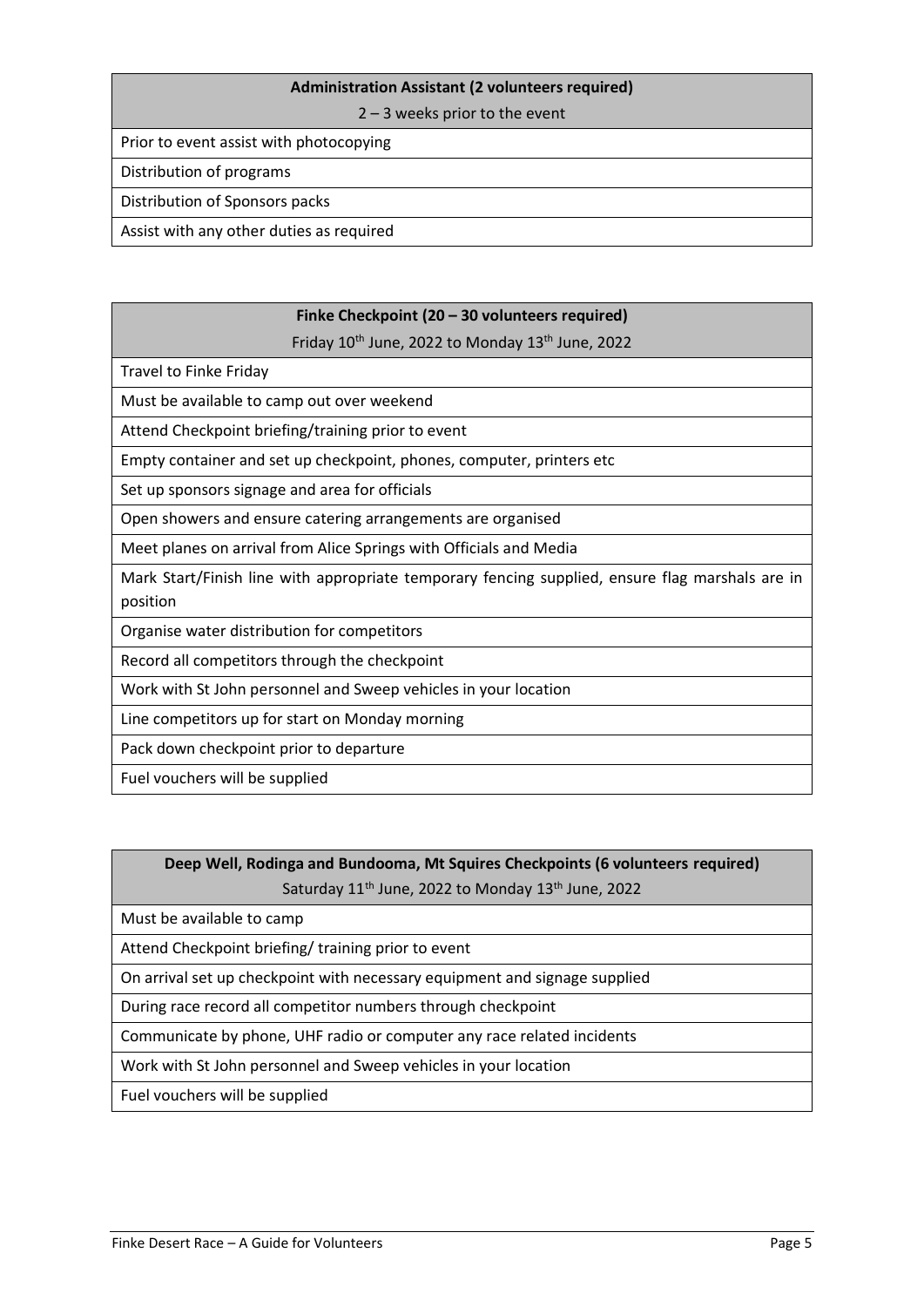# **Road Closures - Deep Well and Rodinga (4-6 volunteers required)**

Saturday 11<sup>th</sup> June, 2022 to Monday 13<sup>th</sup> June, 2022

Manage road closure as directed

## Set up signage in correct position

Traffic Management qualification essential

# **Fuel Stops (6 – 8 volunteers required per location)**

Saturday 11<sup>th</sup> June, 2022 to Monday 13<sup>th</sup> June, 2022

The three Fuel stops are located at 68kms, 116kms and 172kms

Must be available to camp

Fuel is transported to all fuel stops by organisers as per entry requirements

Open container and set up as instructed

All necessary paperwork is supplied

Refuel cars and bikes as instructed

Pack up site after event as instructed

Fuel vouchers will be supplied

# **Sweep Vehicles (20 volunteers required)**

Saturday 11<sup>th</sup> June, 2022 to Monday 13<sup>th</sup> June, 2022

Must be available to camp

Must be available to camp out from Saturday to the Monday for most locations

Length of each section is approx 40kms

Two people per vehicle over 16 years

Traverse racetrack following last vehicle or bike

Ensure racetrack is clear and report any areas of interest to Race control

May need to clear track of debris and transport competitor to next checkpoint

Ensure all incidents are logged and communicated with Recovery Team if a bike requires pick up

Attend briefing/training prior to event

Fuel vouchers will be supplied